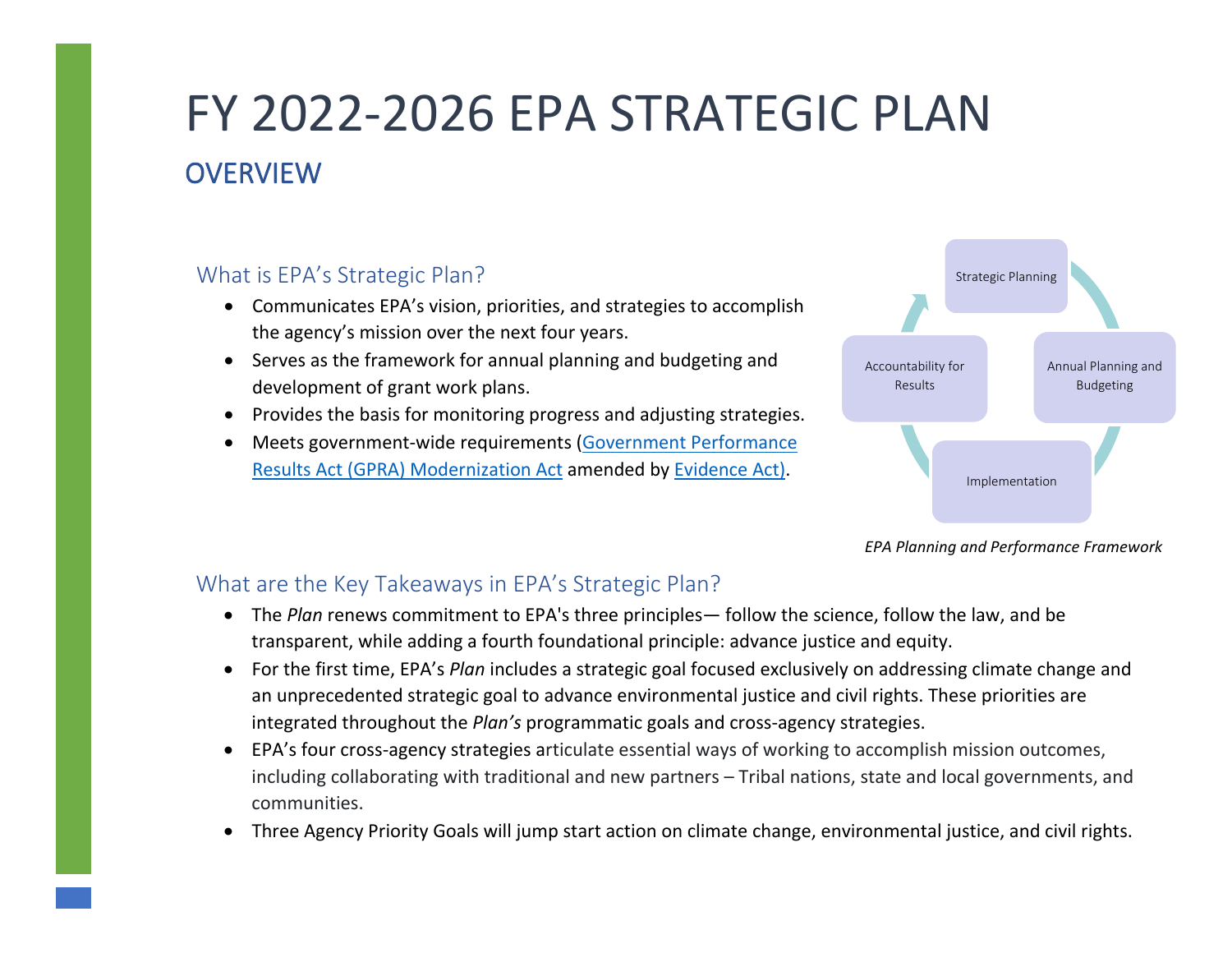### FY 2022-2026 EPA Strategic Plan Framework

**Mission:** To Protect Human Health and the Environment

**Principles:** Follow the Science, Follow the Law, Be Transparent, Advance Justice and Equity

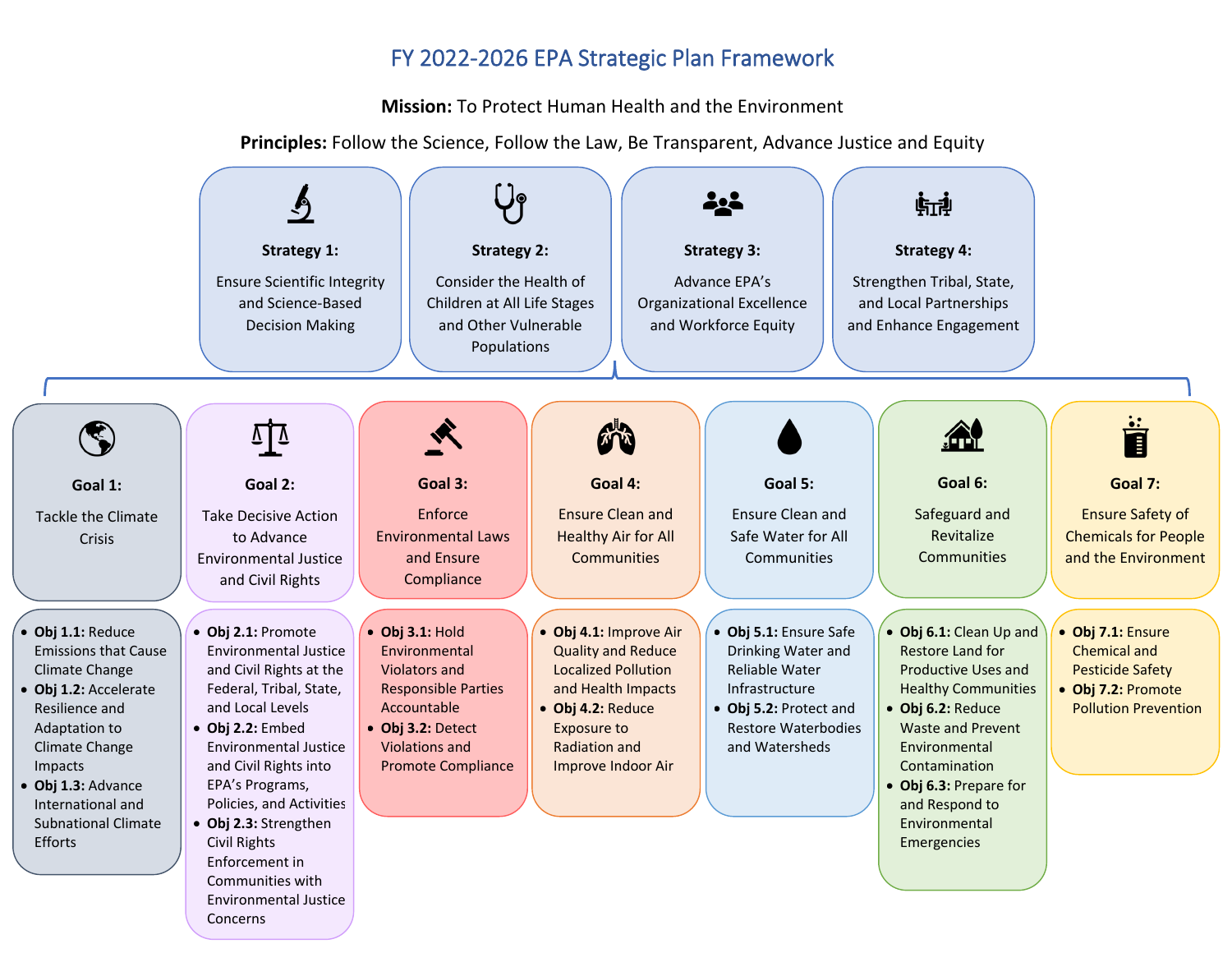# FY 2022-2026 Long-Term Performance Goals – Strategic Goals 1-3

| Goal 1: Climate                       | 1.1<br>Obj                                           | Promulgate final rules to reduce greenhouse gas emissions from light duty, medium-duty, and heavy-duty vehicles; electric utility generating units; and<br>the oil and gas industry.                                                                                                                    |
|---------------------------------------|------------------------------------------------------|---------------------------------------------------------------------------------------------------------------------------------------------------------------------------------------------------------------------------------------------------------------------------------------------------------|
|                                       |                                                      | EPA's climate partnership programs will reduce expected annual GHG emissions by 545 million metric tons of carbon dioxide equivalent.                                                                                                                                                                   |
|                                       | $\mathbf{v}$<br>$\overline{\phantom{0}}$<br>Obj      | Implement all priority actions in EPA's Climate Adaptation Action Plan and the 20 National Program and Regional Climate Adaptation Implementation<br>Plans to account for the impacts of the changing climate on human health and the environment.                                                      |
|                                       |                                                      | Assist at least 400 federally recognized Tribes to take action to anticipate, prepare for, adapt to, or recover from the impacts of climate change.                                                                                                                                                     |
|                                       |                                                      | Assist at least 450 states, territories, local governments, and communities, especially communities that are underserved and disproportionally at risk<br>from climate change, to take action to anticipate, prepare for, adapt to, or recover from the impacts of climate change.                      |
|                                       | S<br>$\div$<br>jap                                   | Implement at least 40 international climate engagements that result in an individual partner commitment or action to reduce greenhouse gas emissions,<br>adapt to climate change, or improve resilience in a manner that promotes equity.                                                               |
|                                       | $\overline{\phantom{0}}$<br>$\mathbf{\Omega}$<br>ööj | All EPA programs that seek feedback and comment from the public will provide capacity-building resources to communities with environmental justice<br>concerns to support their ability to meaningfully engage and provide useful feedback to those programs.                                           |
|                                       |                                                      | Include commitments to address disproportionate impacts in all written agreements between EPA and Tribes and states (e.g., grant work plans)<br>implementing delegated authorities.                                                                                                                     |
|                                       |                                                      | EPA programs with direct implementation authority will take at least 100 significant actions that will result in measurable improvements in Indian<br>country.                                                                                                                                          |
|                                       |                                                      | All state recipients of EPA financial assistance will have foundational civil rights programs in place.                                                                                                                                                                                                 |
|                                       |                                                      | Increase by 40% the number of Office of Research and Development activities related to environmental justice that involve or are applicable to Tribes,<br>states, territories, local governments, and communities.                                                                                      |
|                                       |                                                      | Reduce disparities in environmental and public health conditions represented by the indicators identified through the FY 2022-2023 Agency Priority Goal.                                                                                                                                                |
| Goal 2: Environmental Justice         | $\mathbf 2$<br>$\sim$<br>Obj                         | 80% of significant EPA actions with environmental justice implications will clearly demonstrate how the action is responsive to environmental justice<br>concerns and reduces or otherwise addresses disproportionate impacts.                                                                          |
|                                       |                                                      | All EPA programs that work in and with communities will do so in ways that are community-driven, coordinated and collaborative, support equitable and<br>resilient community development, and provide for meaningful involvement and fair treatment of communities with environmental justice concerns. |
|                                       |                                                      | All EPA programs and regions will identify and implement areas and opportunities to integrate environmental justice considerations and achieve civil<br>rights compliance in their planning, guidance, policy directives, monitoring, and review activities.                                            |
|                                       |                                                      | All EPA programs and regions will implement program and region-specific language assistance plans.                                                                                                                                                                                                      |
|                                       |                                                      | All EPA programs and regions will implement program and region-specific disability access plans.                                                                                                                                                                                                        |
|                                       | S<br>$\mathbf{\sim}$<br>Jap                          | Initiate 45 proactive post-award civil rights compliance reviews to address discrimination issues in environmentally overburdened and underserved<br>communities.                                                                                                                                       |
|                                       |                                                      | Complete 305 audits to ensure EPA financial assistance recipients are complying with nondiscrimination program procedural requirements.                                                                                                                                                                 |
|                                       |                                                      | Complete 84 information sharing sessions and outreach and technical assistance events with overburdened and underserved communities and<br>environmental justice advocacy groups on civil rights and environmental justice issues.                                                                      |
|                                       |                                                      |                                                                                                                                                                                                                                                                                                         |
| Enforcement/<br>Compliance<br>Goal 3: | 3.1<br>Obj                                           | Reduce to not more than 93 the number of open civil judicial cases more than 2.5 years old without a complaint filed.                                                                                                                                                                                   |
|                                       | Ņ<br>$\overline{m}$                                  | Send 75% of EPA inspection reports to facilities within 70 days of inspection.                                                                                                                                                                                                                          |
|                                       | jqO                                                  | Conduct 55% of annual EPA inspections at facilities that affect communities with potential environmental justice concerns.                                                                                                                                                                              |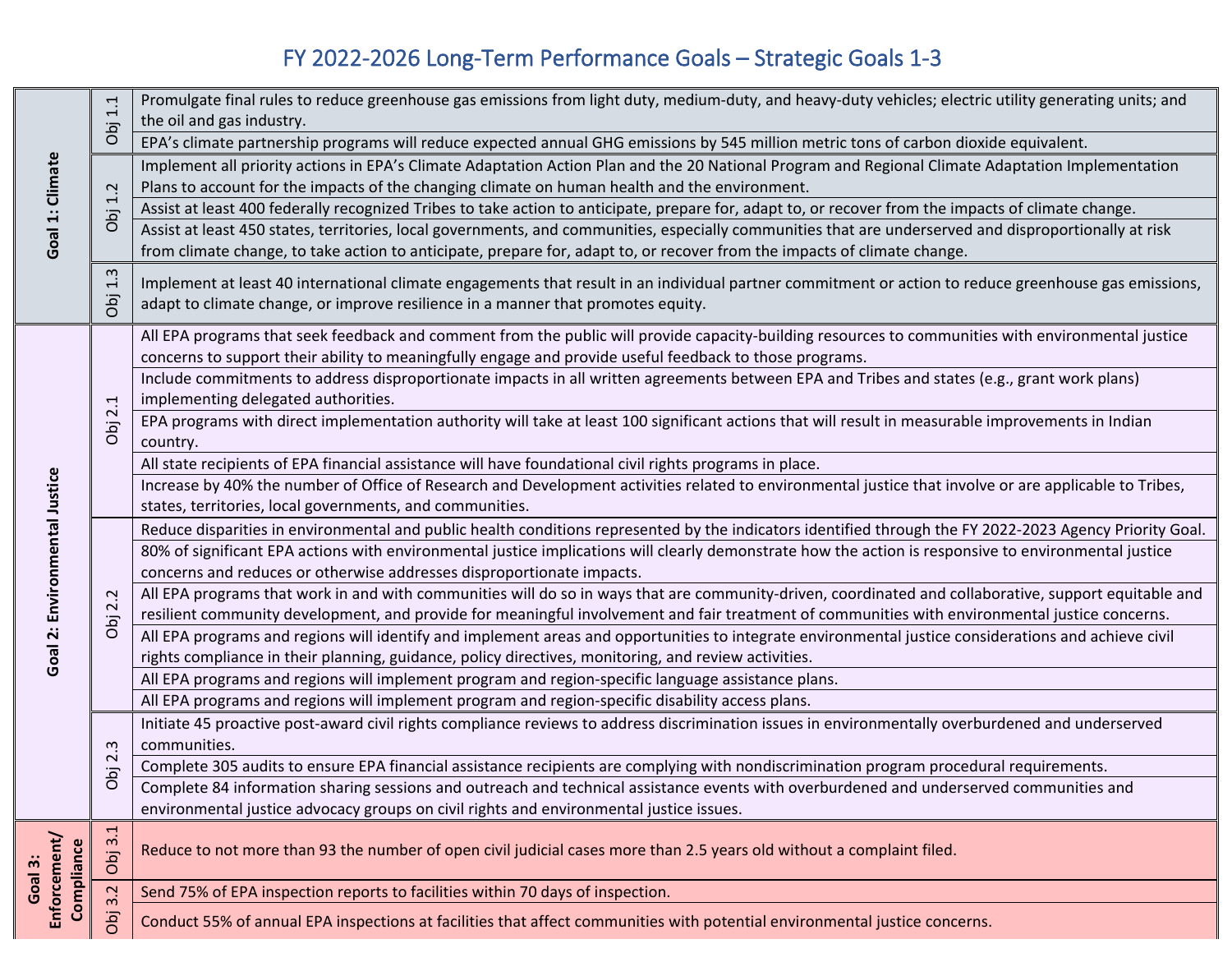## FY 2022-2026 Long-Term Performance Goals – Strategic Goals 4-7

| Goal 4: Air   |                                            | Reduce ozone season emissions of nitrogen oxides from electric power generation sources by 21% from the 2019 baseline of 390,354 tons.                                                                                          |
|---------------|--------------------------------------------|---------------------------------------------------------------------------------------------------------------------------------------------------------------------------------------------------------------------------------|
|               |                                            | Improve measured air quality in counties not meeting the current National Ambient Air Quality Standards from the 2016 baseline by 10%.                                                                                          |
|               | Obj 4.1                                    | Strive to ensure all people with low socio-economic status live in areas where the air quality meets the current fine particle pollution National Ambient Air Quality                                                           |
|               |                                            | Standards.                                                                                                                                                                                                                      |
|               |                                            | Ensure U.S. consumption of hydrochlorofluorocarbons is less than 76.2 tons per year of ozone depletion potential.                                                                                                               |
|               | 4.2                                        |                                                                                                                                                                                                                                 |
|               | jqo                                        | Prevent 2,250 lung cancer deaths annually through lower radon exposure as compared to the FY 2020 baseline of 1,684 prevented lung cancer deaths.                                                                               |
| Goal 5: Water | H<br>S<br>Öbj                              | Reduce the number of community water systems still in noncompliance with health-based standards since March 31, 2021 from 752 to 500.                                                                                           |
|               |                                            | Reduce the number of community water systems in Indian country still in noncompliance with health-based standards since March 31, 2021 from 110 to 70.                                                                          |
|               |                                            | Leverage an additional \$45 billion in non-federal dollars through EPA's water infrastructure finance programs (CWSRF, DWSRF and WIFIA).                                                                                        |
|               |                                            | In coordination with other federal agencies, provide access to basic sanitation for an additional 36,500 American Indian and Alaska Native homes.                                                                               |
|               |                                            | Provide 2,203 Tribal, small, rural, or underserved communities with technical, managerial, or financial assistance to improve operations of their drinking water or                                                             |
|               |                                            | wastewater systems.                                                                                                                                                                                                             |
|               | $\overline{N}$<br>S<br><u>іа</u><br>O      |                                                                                                                                                                                                                                 |
|               |                                            | Increase by 41,000 square miles the area of watersheds with surface water meeting standards that previously did not meet standards.                                                                                             |
|               |                                            | Bring human exposures under control at an additional 60 Superfund sites.                                                                                                                                                        |
| Goal 6: Land  | 6.1<br>Obj                                 | Complete 225 Superfund cleanup projects that address lead as a contaminant.                                                                                                                                                     |
|               |                                            | Clean up an additional 650 brownfields properties.                                                                                                                                                                              |
|               |                                            | Make an additional 425 RCRA corrective action cleanups Ready for Anticipated Use.                                                                                                                                               |
|               |                                            | Conduct an additional 35,000 cleanups at Leaking Underground Storage Tank facilities.                                                                                                                                           |
|               | 6.2<br>Obj                                 | Increase the percentage of updated permits at RCRA facilities to 80% from the FY 2021 baseline of 72.7%.                                                                                                                        |
|               | $\omega$                                   |                                                                                                                                                                                                                                 |
|               | ق<br>Obj                                   | Ensure that 40% of annual emergency response and removal exercises that EPA conducts or participates in incorporate environmental justice.                                                                                      |
|               |                                            |                                                                                                                                                                                                                                 |
|               | 른<br>$\overline{ }$<br>Obj                 | Complete at least eight High Priority Substance TSCA risk evaluations annually within statutory timelines compared to the FY 2020 baseline of one.                                                                              |
|               |                                            | Initiate all TSCA risk management actions within 45 days of the completion of a final existing chemical risk evaluation.                                                                                                        |
|               |                                            | Review 90% of past risk mitigation requirements for TSCA new chemical substances decisions compared to the FY 2021 baseline of none.                                                                                            |
|               |                                            | Recertify before the expiration date 36% of lead-based paint Renovation, Repair, and Painting firms whose certifications are scheduled to expire compared to the FY                                                             |
| emicals       |                                            | 2021 baseline of 32%.                                                                                                                                                                                                           |
|               |                                            | Complete 78 pesticide registration review cases with statutory due dates that fall after October 1, 2022.                                                                                                                       |
|               |                                            | Consider the effects determinations or protections of federally threatened and endangered species for new active ingredients in 90% of the risk assessments                                                                     |
| ō             |                                            | supporting pesticide registration decisions for new active ingredients compared to the FY 2020 baseline of 50%.                                                                                                                 |
| Goal 7:       |                                            | Consider the effects determinations or protections of federally threatened and endangered species in 50% of the risk assessments supporting pesticide registration<br>review decisions compared to the FY 2020 baseline of 27%. |
|               |                                            | Support Agricultural Worker Protection Standard pesticide safety training for 20,000 farmworkers annually compared to the FY 2018-2020 annual average baseline of                                                               |
|               |                                            | 11,000.                                                                                                                                                                                                                         |
|               | $\dot{\mathsf{c}}$<br>$\overline{ }$<br>Бä | Reduce a total of 6 million metric tons of carbon dioxide equivalent released attributed to EPA pollution prevention grants.                                                                                                    |
|               |                                            | EPA's Safer Choice program will certify a total of 2,300 products compared to the FY 2021 baseline of 1,950 total certified products.                                                                                           |